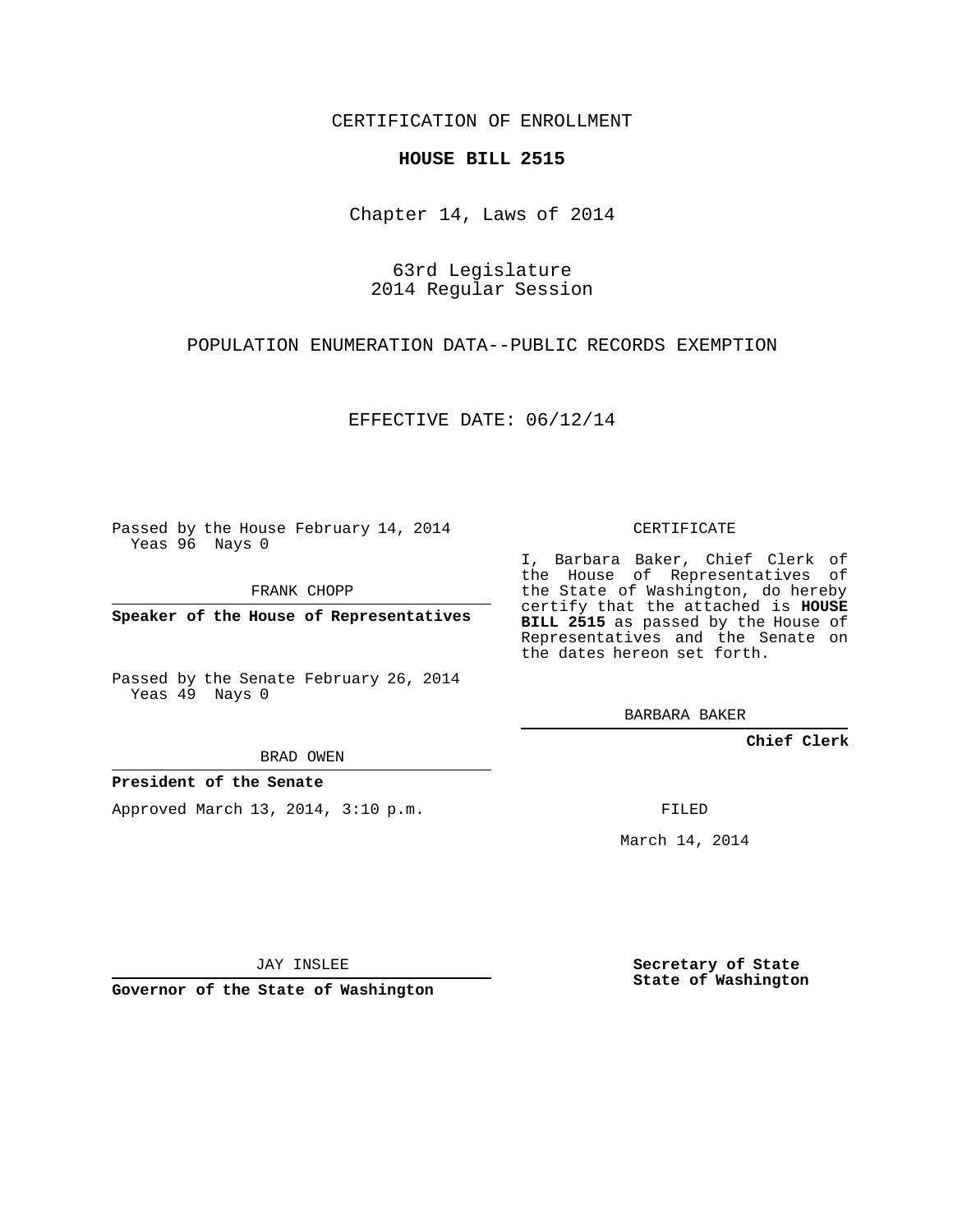## **HOUSE BILL 2515** \_\_\_\_\_\_\_\_\_\_\_\_\_\_\_\_\_\_\_\_\_\_\_\_\_\_\_\_\_\_\_\_\_\_\_\_\_\_\_\_\_\_\_\_\_

\_\_\_\_\_\_\_\_\_\_\_\_\_\_\_\_\_\_\_\_\_\_\_\_\_\_\_\_\_\_\_\_\_\_\_\_\_\_\_\_\_\_\_\_\_

Passed Legislature - 2014 Regular Session

## **State of Washington 63rd Legislature 2014 Regular Session**

**By** Representatives Christian, S. Hunt, Kretz, and Bergquist; by request of Office of Financial Management

Read first time 01/20/14. Referred to Committee on Government Operations & Elections.

 AN ACT Relating to treatment of population enumeration data, including exempting from public inspection and copying; adding a new section to chapter 42.56 RCW; and adding a new section to chapter 43.41 RCW.

BE IT ENACTED BY THE LEGISLATURE OF THE STATE OF WASHINGTON:

 NEW SECTION. **Sec. 1.** A new section is added to chapter 42.56 RCW to read as follows:

 Actual enumeration data collected under RCW 35.13.260, 35A.14.700, 36.13.030, and chapter 43.62 RCW shall be used and retained only by the office of financial management and only for the purposes of RCW 35.13.260, 35A.14.700, 36.13.030, and chapter 43.62 RCW. The enumeration data collected is confidential, is exempt from public inspection and copying under this chapter, and in accordance with section 2 of this act, must be destroyed after it is used.

 NEW SECTION. **Sec. 2.** A new section is added to chapter 43.41 RCW to read as follows:

The office must destroy enumeration data collected under RCW